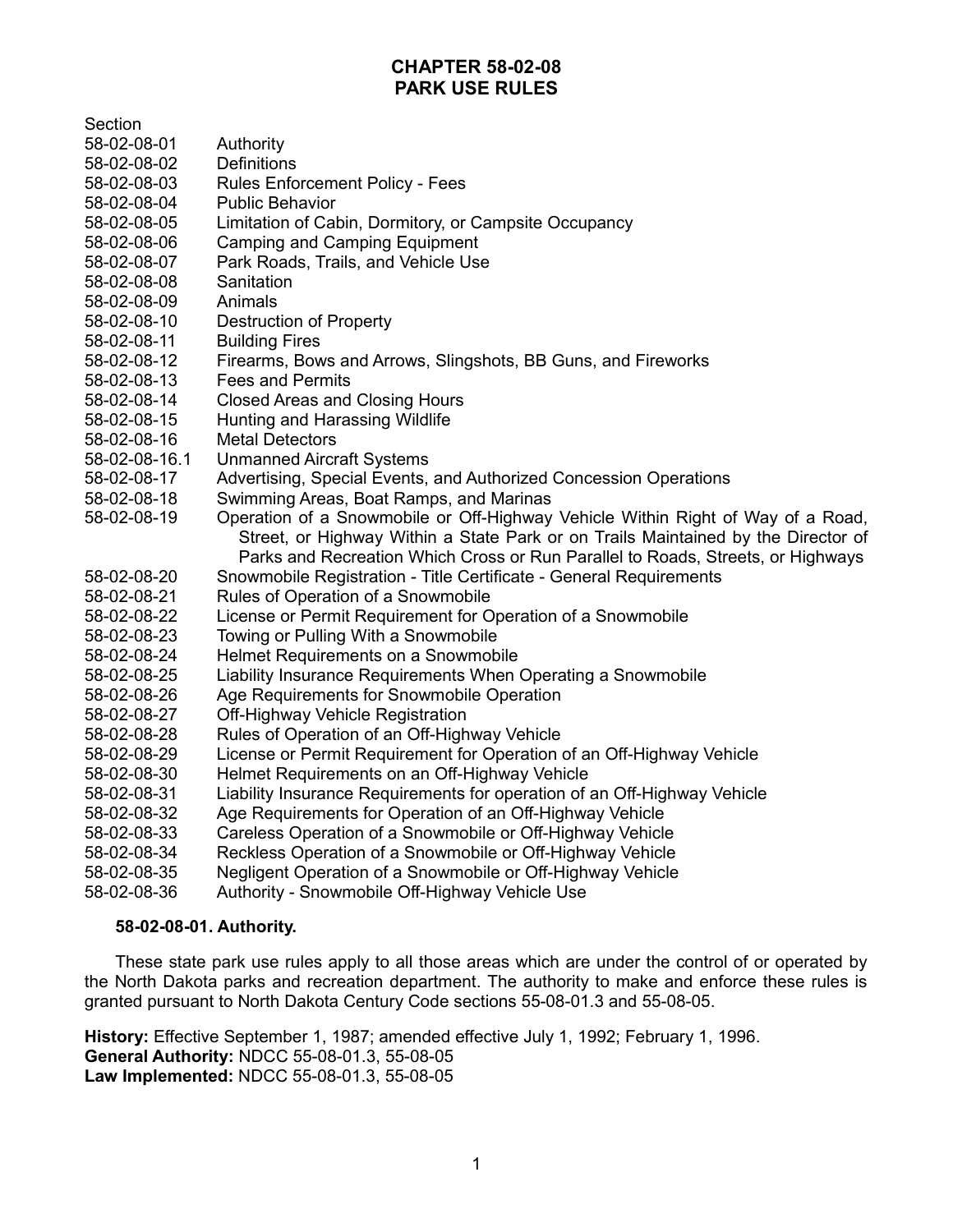#### **58-02-08-02. Definitions.**

In this chapter, unless the context or subject matter otherwise requires:

- 1. "Camping unit" means any vehicle or shelter specifically used for sleeping in or upon a portion of state land or water designated as a campsite.
- 2. "Campsite" means any area so designated by the department for the express purpose of camping. A campsite will normally include the following items: parking pad, picnic table, campsite marker, and fire ring.
- 3. "Department" means the North Dakota parks and recreation department.
- 4. "Director" means the director of the North Dakota parks and recreation department.
- 5. "Fireworks" means any device consisting of a combination of explosives or combustibles, set off to generate colored lights, smoke, or noise for amusement.
- 6. "Immediate family" means parent, parents, or guardian and their children under the age of eighteen.
- 7. "Occupied campsite" means a campsite where a valid camping permit is affixed to the campsite marker and a camping unit is onsite. If a camping unit is not onsite, a campsite is not occupied unless specific permission for leaving the campsite has been given by park personnel.
- 8. "Off-highway vehicle" means that term as defined by North Dakota Century Code section 39-29-01.
- 9. "Park manager" means the individual responsible for the administration of a state park.
- 10. "Snowmobile" means that term as defined in North Dakota Century Code section 39-24-01.
- 11. "State park" or "park" includes and embraces all land and water managed by the North Dakota parks and recreation department.
- 12. "Swimming area" means an area, marked by buoys, ropes, signs, or floats, or other United States coast guard-approved devices, in which swimming is allowed and the adjacent designated land area.
- 13. "Trail" means any path or route managed by the North Dakota parks and recreation department for motorized or nonmotorized recreational activities.
- 14. "Unmanned aircraft system" or "UAS" means an unmanned aircraft and the equipment necessary for the safe and efficient operation of that aircraft.

**History:** Effective September 1, 1987; amended effective July 1, 1992; February 1, 1996; April 1, 2006; May 1, 2011; February 1, 2018. **General Authority:** NDCC 55-08-01.3 **Law Implemented:** NDCC 55-08-01.3

## **58-02-08-03. Rules enforcement policy - Fees.**

All rules of the department will be enforced within the state park boundaries. Individuals violating these rules will receive a verbal or written warning, an administrative complaint, a civil summons and complaint, a criminal complaint and warrant or summons, or loss of park privileges. Fees for violation of noncriminal park rules and regulations under this chapter shall be: class 1 - one hundred dollars, class 2 - fifty dollars, class 3 - twenty-five dollars. Fees for violations of rules not specifically noted shall be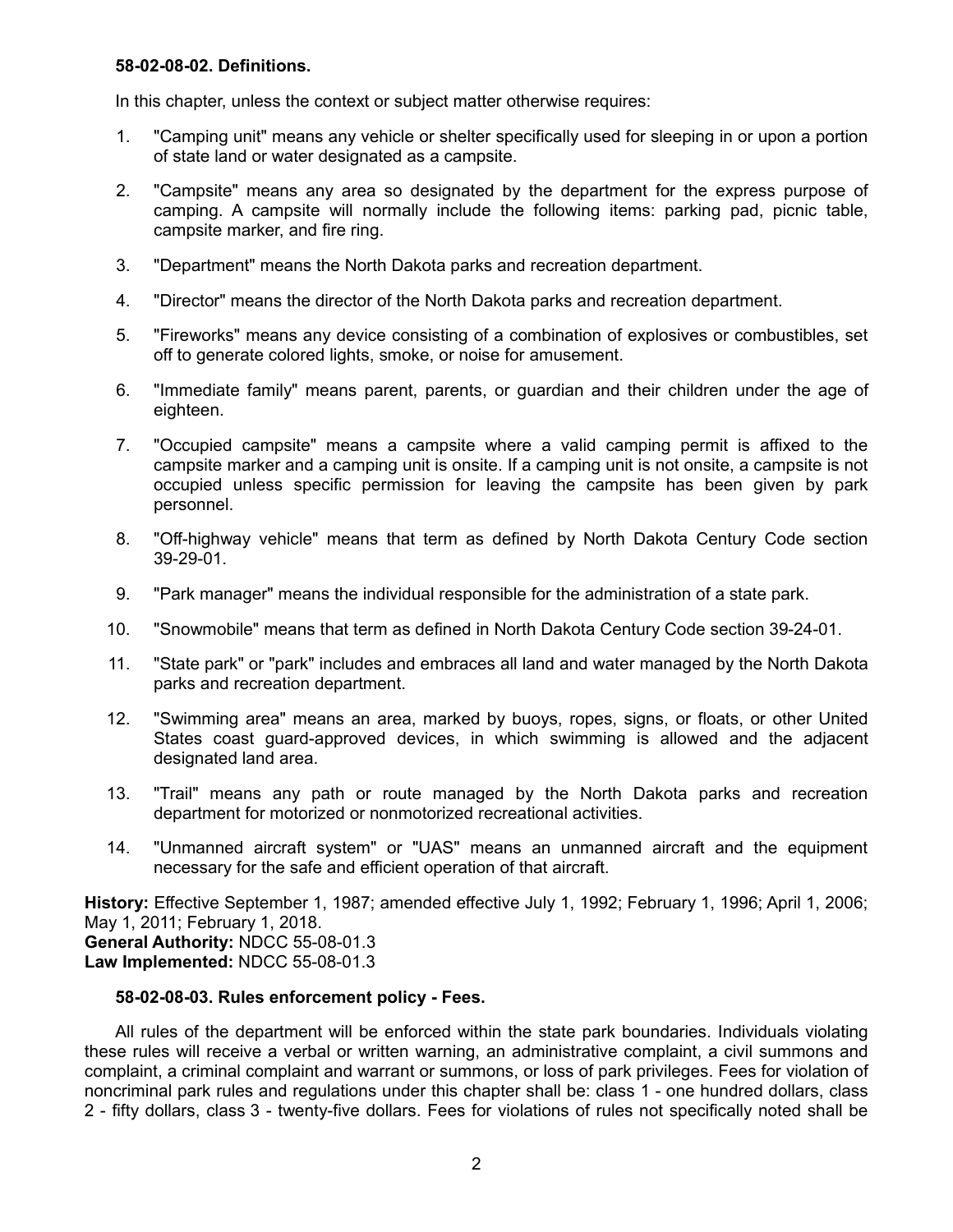two hundred fifty dollars. The park manager may expel any person or persons from the lands under the management of the department for violations of any state law, administrative rule, or posted rules and regulations. Persons expelled are not eligible for refunds.

**History:** Effective September 1, 1987; amended effective April 1, 2006; May 1, 2011. **General Authority:** NDCC 55-08-01.3, 55-08-16, 55-08-18. 55-08-19 **Law Implemented:** NDCC 55-08-01.3, 55-08-04, 55-08-04.1, 55-08-16, 55-08-17, 55-08-18, 55-08-19

### **58-02-08-04. Public behavior.**

- 1. The hours between ten p.m. and seven a.m. are designated as quiet hours. Activity or noise levels that interfere with the peace and quiet of the park or result in complaints constitute a class 1 violation of this section.
- 2. Violation of any state law or any rules of the department by a member or guest of a member of a camping party is cause for revocation of the camping permit and eviction from the property.

**History:** Effective September 1, 1987; amended effective May 1, 2011; February 1, 2018. **General Authority:** NDCC 55-08-01.3, 55-08-05, 55-08-19 **Law Implemented:** NDCC 55-08-01.3, 55-08-05, 55-08-19

## **58-02-08-05. Limitation of cabin, dormitory, or campsite occupancy.**

- 1. A person or group of persons may not occupy any cabin, dormitory, or campsite for more than fourteen days within any thirty-day period without the written permission of the park manager. Any person who violates this subsection is guilty of a class 2 noncriminal offense.
- 2. When a park manager determines that a person or group is not utilizing a campsite or overnight facility for a true recreational purpose, that person, group of persons, or unit may not occupy any cabin, dormitory, or campsite for more than three days. Any person who violates this subsection is guilty of a class 2 noncriminal offense.
- 3. Overnight visitors must comply with date and time expirations listed on their vehicle permit. Additional vehicles at a cabin or campsite will be charged the day use fee for each day in the park. Any person who violates this subsection is guilty of a class 3 noncriminal offense.
- 4. Only one camping unit with a maximum of six persons or the immediate family members shall be permitted on each designated single campsite except with the permission of the park manager. Any person who violates this subsection is guilty of a class 2 noncriminal offense.
- 5. Children under the age of eighteen must be accompanied by an adult in order to occupy a campsite or cabin in a state park, unless written permission is granted by the park manager. Any person who violates this subsection is guilty of a class 2 noncriminal offense.
- 6. A person may not use campground shower facilities in any state park unless the person is a registered overnight customer or has purchased a special shower pass along with a vehicle permit. Any person who violates this subsection is guilty of a class 2 noncriminal offense.

**History:** Effective September 1, 1987; amended effective October 1, 1988; April 1, 2006; May 1, 2011; July 15, 2014.

**General Authority:** NDCC 55-08-01.3, 55-08-05, 55-08-19 **Law Implemented:** NDCC 55-08-01.3, 55-08-04, 55-08-05, 55-08-19

## **58-02-08-06. Camping and camping equipment.**

1. A person may not camp in an area not designated as a campsite. Any person who violates this subsection is guilty of a class 2 noncriminal offense.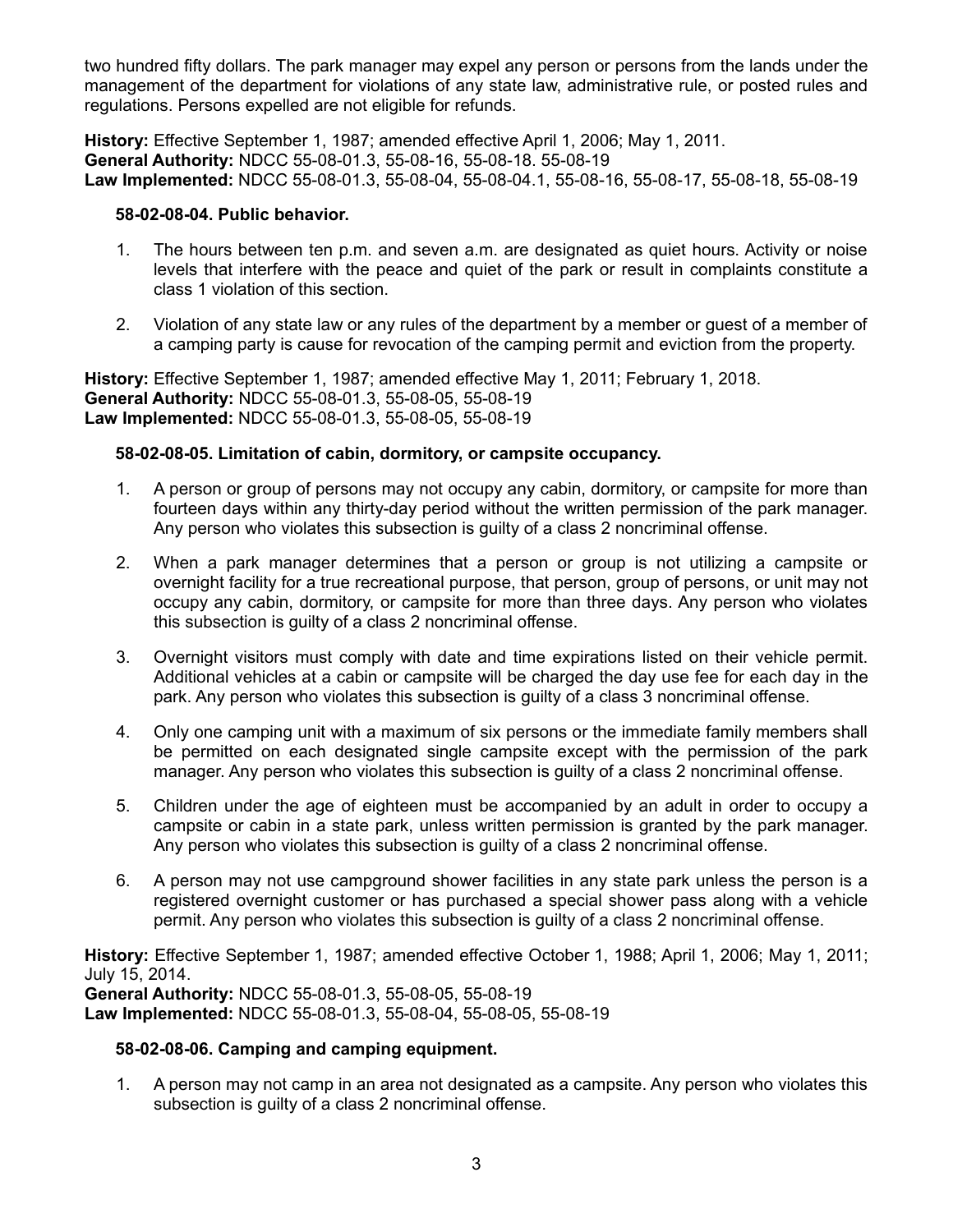- 2. No person may take or attempt to take possession of a campsite when it is an occupied campsite, or when informed by park personnel that such site is an occupied campsite, or when the site is posted with a "Reserved" sign. Any person who violates this subsection is guilty of a class 2 noncriminal offense.
- 3. All nonreserved campsites are available on a first-come, first-served basis. Campers must immediately establish an occupied campsite following purchase of a camping permit. Any person who violates this subsection is guilty of a class 2 noncriminal offense.
- 4. All camping sites are restricted to one camping unit per campsite unless designated as a multiple or group site. Any person who violates this subsection is guilty of a class 2 noncriminal offense.
- 5. No camping party may move from an assigned site to another campsite without permission from the park manager. Any person who violates this subsection is guilty of a class 2 noncriminal offense.
- 6. Camping equipment or setup may not damage the campsite. The use of portable kennels and swimming pools must be approved by the park manager. Pools may not exceed six feet in diameter and eight inches in depth. Digging of sod, soil, or gravel to accommodate camping or camping equipment is prohibited. Any person who violates this subsection is guilty of a class 3 noncriminal offense.
- 7. Generator usage hours are from eight a.m. to eight p.m. This usage is allowed on a park by park basis. Any person who violates this subsection is guilty of a class 3 noncriminal offense.

**History:** Effective September 1, 1987; amended effective April 1, 2006; May 1, 2011; February 1, 2018. **General Authority:** NDCC 55-08-01.3, 55-08-05, 55-08-19 **Law Implemented:** NDCC 55-08-01.3, 55-08-04, 55-08-05, 55-08-19

#### **58-02-08-07. Park roads, trails, and vehicle use.**

- 1. Unless otherwise specified, in statute or rule, the use of motor vehicles in state parks, including automobiles, trucks, off-highway vehicles, motorcycles, snowmobiles, motorized scooters, and minibikes, is governed under North Dakota Century Code title 39.
- 2. All traffic control devices posted within the park, including those located at entrance stations, must be obeyed. Any person who violates this subsection is guilty of a class 3 noncriminal offense.
- 3. No person may operate a vehicle at speeds exceeding the posted speed limit, or at a speed greater than is reasonable and prudent for the conditions. Any person who violates this subsection is guilty of a class 2 noncriminal offense.
- 4. No person shall operate any motorized or nonmotorized vehicle beyond the roads and trails built and maintained for the operation of that specific vehicle. Any person who violates this subsection is guilty of a class 1 noncriminal offense.
- 5. Unless specifically designated, off-highway vehicles are not permitted to operate within state parks or on state snowmobile trails. Any person who violates this subsection is guilty of a class 1 noncriminal offense.
- 6. No person may use a trail that has been closed for public use by department personnel or in a matter that impedes traffic. Any person who violates this subsection is guilty of a class 2 noncriminal offense.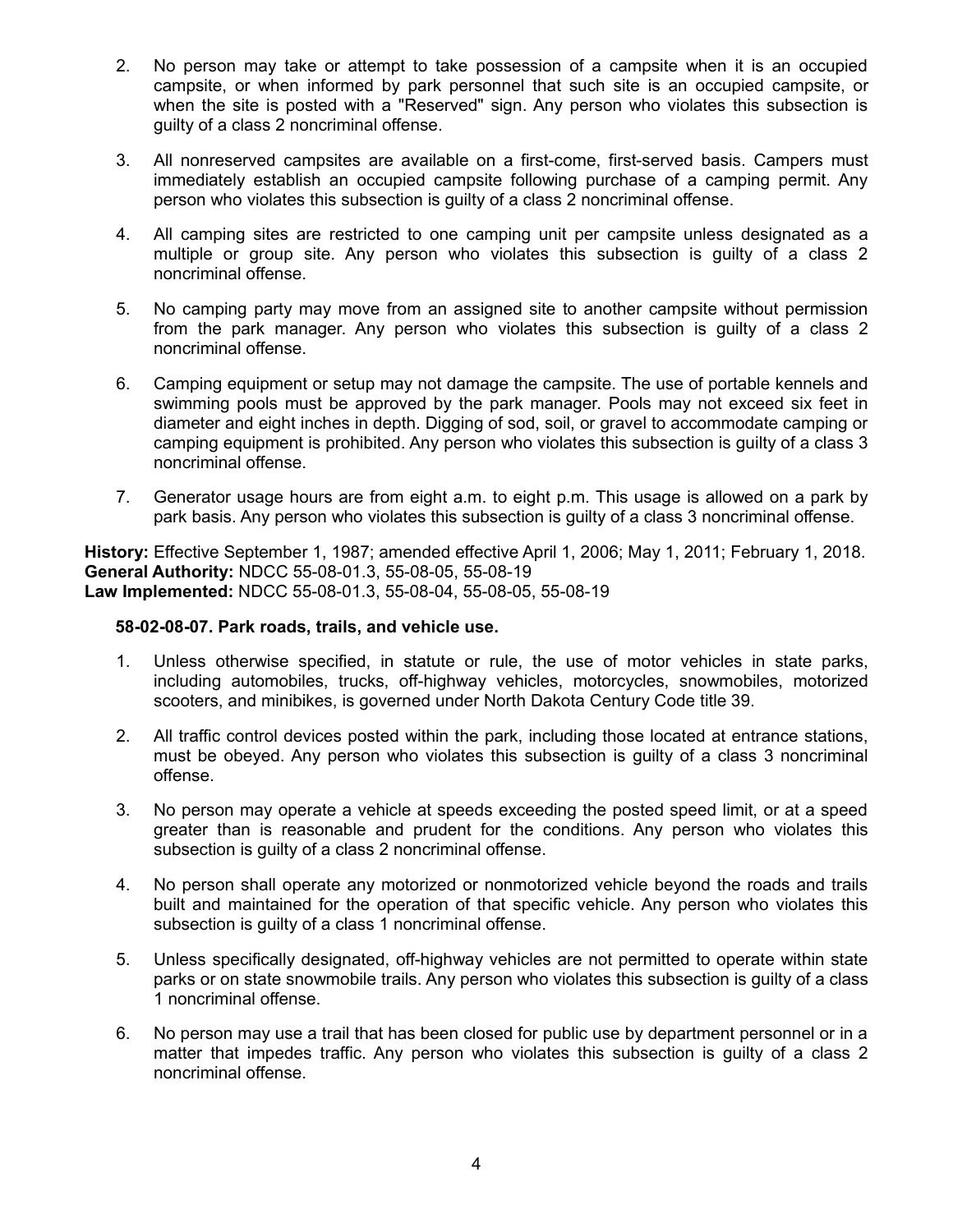- 7. No person may park any vehicle, camper, or trailer in any area not specifically designated for parking or in a manner that impedes traffic. Any person who violates this subsection is guilty of a class 3 noncriminal offense.
- 8. The department may provide signed permanent or temporary parking places for persons with mobility impairments. No person may park in a space so designated without a valid permit. Any person who violates this subsection is guilty of a class 3 noncriminal offense.
- 9. No person may park or leave a vehicle, camper, watercraft, or other equipment in a designated storage area without a valid storage permit. Any person who violates this subsection is guilty of a class 2 noncriminal offense.
- 10. Groomed and designated cross-country ski trails are for the exclusive use of cross-country skiers. Walking, pets, or any activity that may interfere with the groomed and tracked surface shall be a violation. Any person who violates this subsection is guilty of a class 3 noncriminal offense.

**History:** Effective September 1, 1987; amended effective April 1, 2006; May 1, 2011. **General Authority:** NDCC 55-08-01.3, 55-08-05, 55-08-19 **Law Implemented:** NDCC 55-08-01.3, 55-08-04, 55-08-05, 55-08-19

## **58-02-08-08. Sanitation.**

- 1. No person may dispose of any refuse, sewage, waste, or wastewater except in places or receptacles provided for disposal. Fish cleaning is allowed only in designated areas of the park. Only fish, including bait fish, may be cleaned or deposited at designated fish cleaning stations. Any person who violates this subsection is guilty of a class 3 noncriminal offense.
- 2. If no cleaning station is available, game and fish remains, including bait fish, must be removed from the park. Any person who violates this subsection is guilty of a class 2 noncriminal offense.
- 3. Game cleaning allowed only in designated areas. Any person who violates this subsection is guilty of a class 2 noncriminal offense.
- 4. It is unlawful to place refuse generated outside the state park into receptacles. Any person who violates this subsection is guilty of a class 2 noncriminal offense.
- 5. Sewage holding tanks must be dumped in designated dump stations. Any person who violates this subsection is guilty of a class 1 noncriminal offense.
- 6. Gray water must be dumped in designated dump stations. Any person who violates this subsection is guilty of a class 3 noncriminal offense.
- 7. Trash must be deposited in park dumpsters or other containers provided for refuse. Any person who violates this subsection is guilty of a class 3 noncriminal offense.

**History:** Effective September 1, 1987; amended effective April 1, 2006; May 1, 2011; February 1, 2018. **General Authority:** NDCC 55-08-01.3, 55-08-05 **Law Implemented:** NDCC 55-08-01.3, 55-08-04, 55-08-05

#### **58-02-08-09. Animals.**

1. Pets shall be personally attended at all times and shall be effectively restrained by a portable enclosure or a leash not exceeding six feet [1.83 meters] in length. Any person who violates this subsection is guilty of a class 3 noncriminal offense.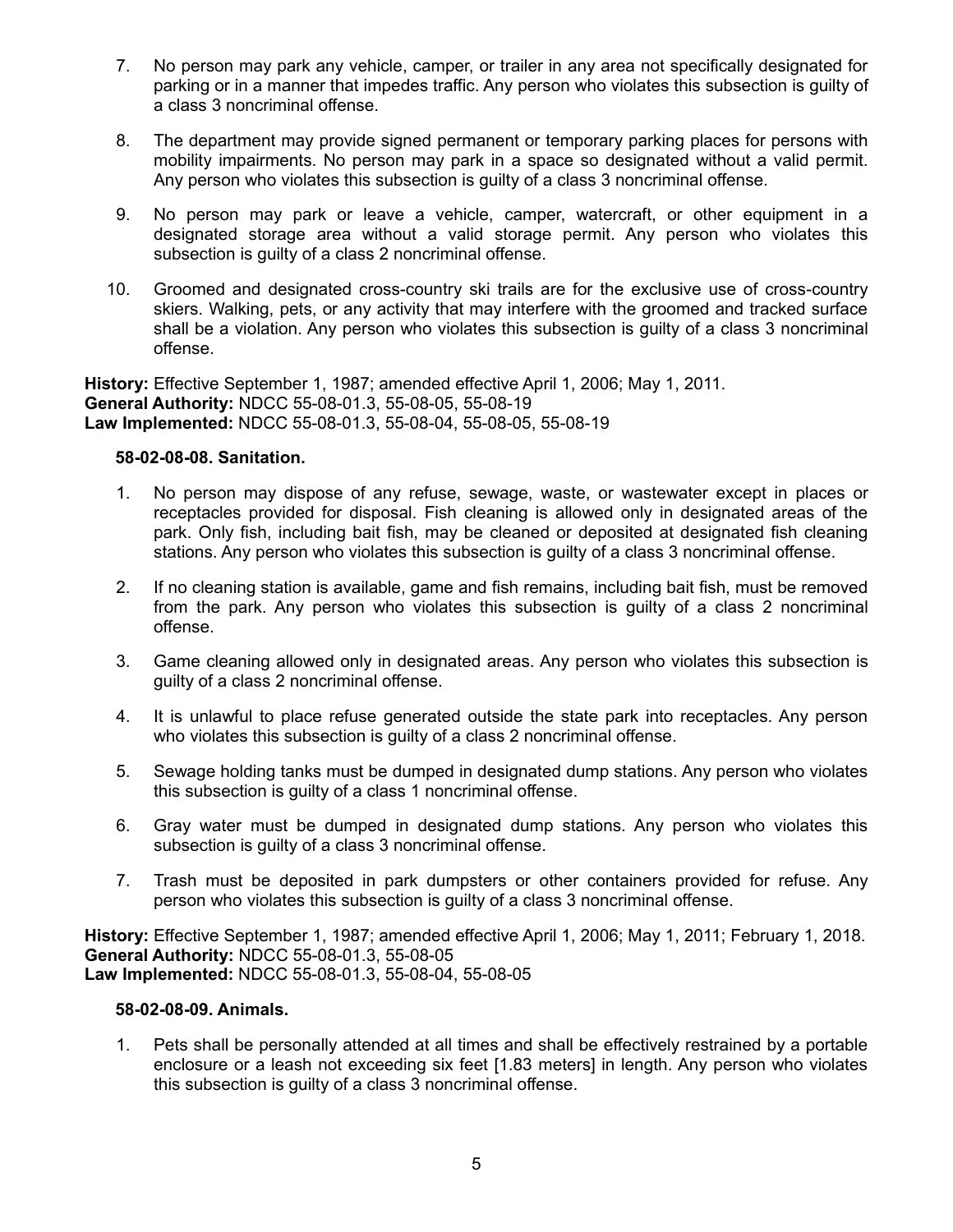- 2. No person may keep a noisy, vicious, or dangerous pet or other animal, or one which is disturbing to other persons, in a state park. Any person who violates this subsection is guilty of a class 1 noncriminal offense.
- 3. Pet waste must be bagged and disposed of in an appropriate waste container. Any person who violates this subsection is quilty of a class 3 noncriminal offense.
- 4. Animals are not allowed on any designated swimming areas, playgrounds, in buildings, or other posted areas in a state park, except for service animals, as defined in North Dakota Century Code section 25-13-01.1, which are used for assistance. Any person who violates this subsection is guilty of a class 3 noncriminal offense.
- 5. No person may tie or hitch any animal to a tree or plant. Any person who violates this subsection is guilty of a class 2 noncriminal offense.
- 6. No person may bring riding or pack animals onto a site or trail which has not been developed and maintained to accommodate riding or pack animals. Any person who violates this subsection is guilty of a class 2 noncriminal offense.
- 7. Only certified weed-free hay and feed are allowed in state parks. Any person who violates this subsection is quilty of a class 3 noncriminal offense.
- 8. All riding or pack animals must be restrained and under control. Any person who violates this subsection is guilty of a class 2 noncriminal offense.
- 9. Horse waste and hay must be removed daily from all areas except designated horse trails. Any person who violates this subsection is guilty of a class 2 noncriminal offense.
- 10. No person shall apply, or allow to be applied, any pesticide, within a state park unless it is formulated and labeled for household use only and does not require mixing or spraying with any type of carrier. If applying an authorized treatment, the treatment must not infringe on people or property in adjacent use areas. Any person who violates this subsection is guilty of a class 2 noncriminal offense.

**History:** Effective September 1, 1987; amended effective February 1, 1996; April 1, 2006; May 1, 2011; February 1, 2018.

**General Authority:** NDCC 55-08-01.3, 55-08-05 **Law Implemented:** NDCC 55-08-01.3, 55-08-04, 55-08-05

#### **58-02-08-10. Destruction of property.**

- 1. A person may not destroy, in any manner, any native, wild, or domesticated tree, shrub, fruit, plant, wildflower, or animal. Any person who violates this subsection is guilty of a class 1 noncriminal offense.
- 2. No person may destroy, deface, or remove, or disturb, in any manner, any real, personal, or public property, including geological formations or features and historical and cultural artifacts. Any person who violates this subsection is guilty of a noncriminal offense.
- 3. Collecting of fruit or plant materials is prohibited. Any person who violates this subsection is guilty of a class 3 noncriminal offense.

**History:** Effective September 1, 1987; amended effective April 1, 2006; May 1, 2011. **General Authority:** NDCC 55-08-01.3, 55-08-05 **Law Implemented:** NDCC 55-08-01.3, 55-08-04, 55-08-05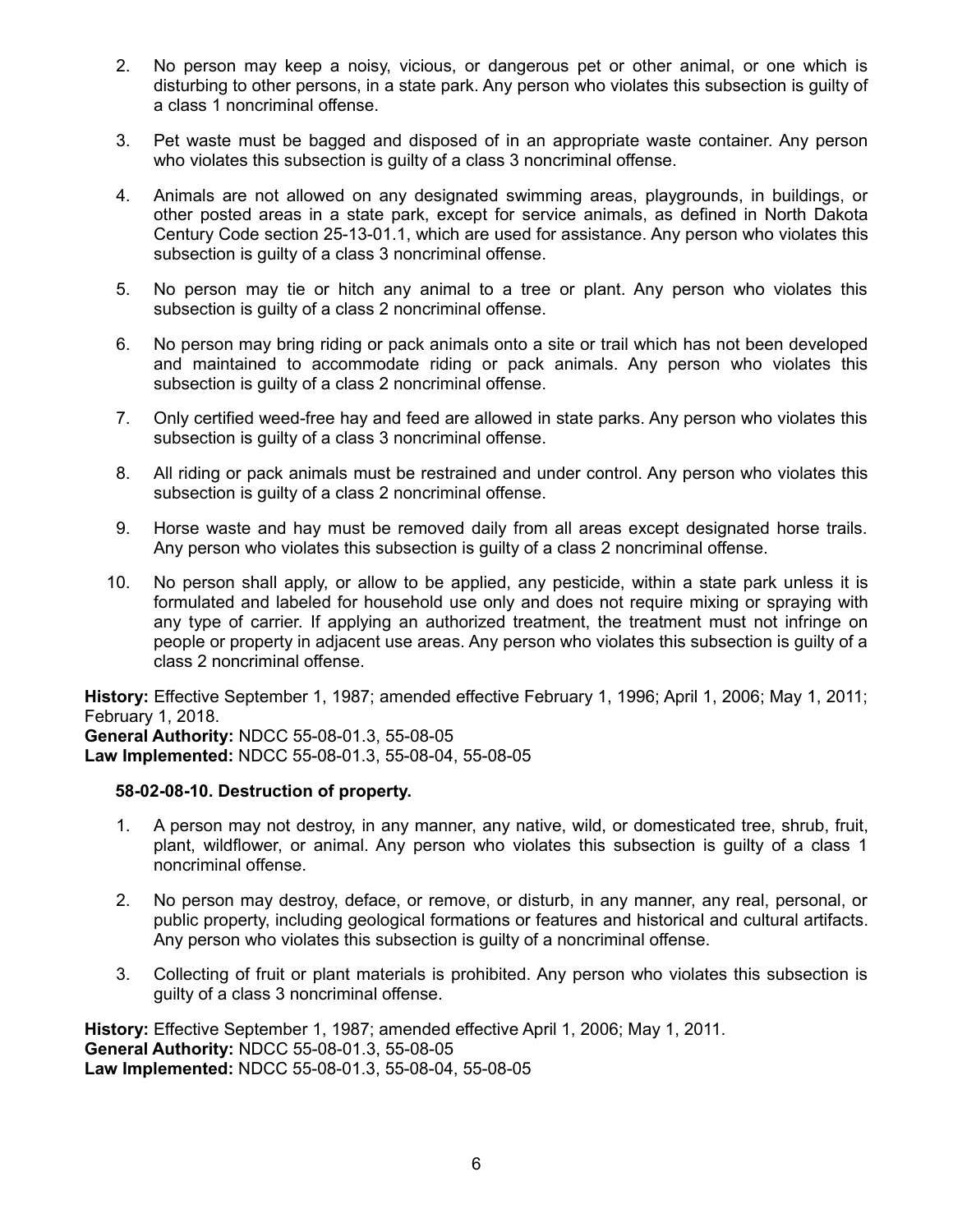### **58-02-08-11. Building fires.**

- 1. No person may build a fire outside of stoves, grills, fire rings, or other places provided for building a fire. Any person who violates this subsection is guilty of a class 2 noncriminal offense.
- 2. All fires must be attended by a person eighteen years of age or older at all times. Any person who violates this subsection is guilty of a class 2 noncriminal offense.
- 3. Upon abandonment of the fire, it must be completely extinguished. Any person who violates this subsection is guilty of a class 2 noncriminal offense.
- 4. Open fires may be prohibited based on conditions. Any person who violates this subsection is guilty of a class 2 noncriminal offense.
- 5. All firewood must be sized to fit the fire rings provided. Any person who violates this subsection is guilty of a class 3 noncriminal offense.
- 6. Collection or cutting of wood is prohibited in a state park without a special permit. Any person who violates this subsection is quilty of a class 2 noncriminal offense.
- 7. Use of chainsaws is prohibited without a special permit. Any person who violates this subsection is guilty of a class 2 noncriminal offense.
- 8. Burning of lumber with nails, staples, or other metal is prohibited. Any person who violates this subsection is guilty of a class 3 noncriminal offense.

**History:** Effective September 1, 1987; amended effective April 1, 2006; May 1, 2011; February 1, 2018. **General Authority:** NDCC 55-08-01.3, 55-08-05 **Law Implemented:** NDCC 55-08-01.3, 55-08-04, 55-08-05

## **58-02-08-12. Firearms, bows and arrows, slingshots, BB guns, and fireworks.**

No person may discharge or set off within a state park any firearm, bow and arrow, slingshot, BB gun, self-propelled rocket, any form of fireworks, or other projectile, unless authorized by the director. Any person who violates this subsection is guilty of a class 3 noncriminal offense. Any person who violates this subsection is guilty of a class 1 noncriminal offense. An individual who is not otherwise precluded from possessing a class 2 firearm and dangerous weapons license and who has possessed for at least one year a valid driver's license or nondriver's identification card issued by the North Dakota department of transportation may carry a firearm concealed in accordance with North Dakota Century Code title 62.1. All weapons related questions are contained within North Dakota Century Code title 62.1.

**History:** Effective September 1, 1987; amended effective April 1, 2006; May 1, 2011; February 1, 2018. **General Authority:** NDCC 55-08-01.3, 55-08-05 **Law Implemented:** NDCC 55-08-01.3, 55-08-04, 55-08-05

#### **58-02-08-13. Fees and permits.**

- 1. No person may evade or attempt to evade any fee or other charge that may be levied for admission to or use of any state park or facility contained therein. Any person who violates this subsection is guilty of a class 1 noncriminal offense.
- 2. Park visitors must immediately register at the park office or entrance station or utilize the self-registration facilities, when available, to secure a valid vehicle or camping permit. Any person who violates this subsection is guilty of a class 2 noncriminal offense.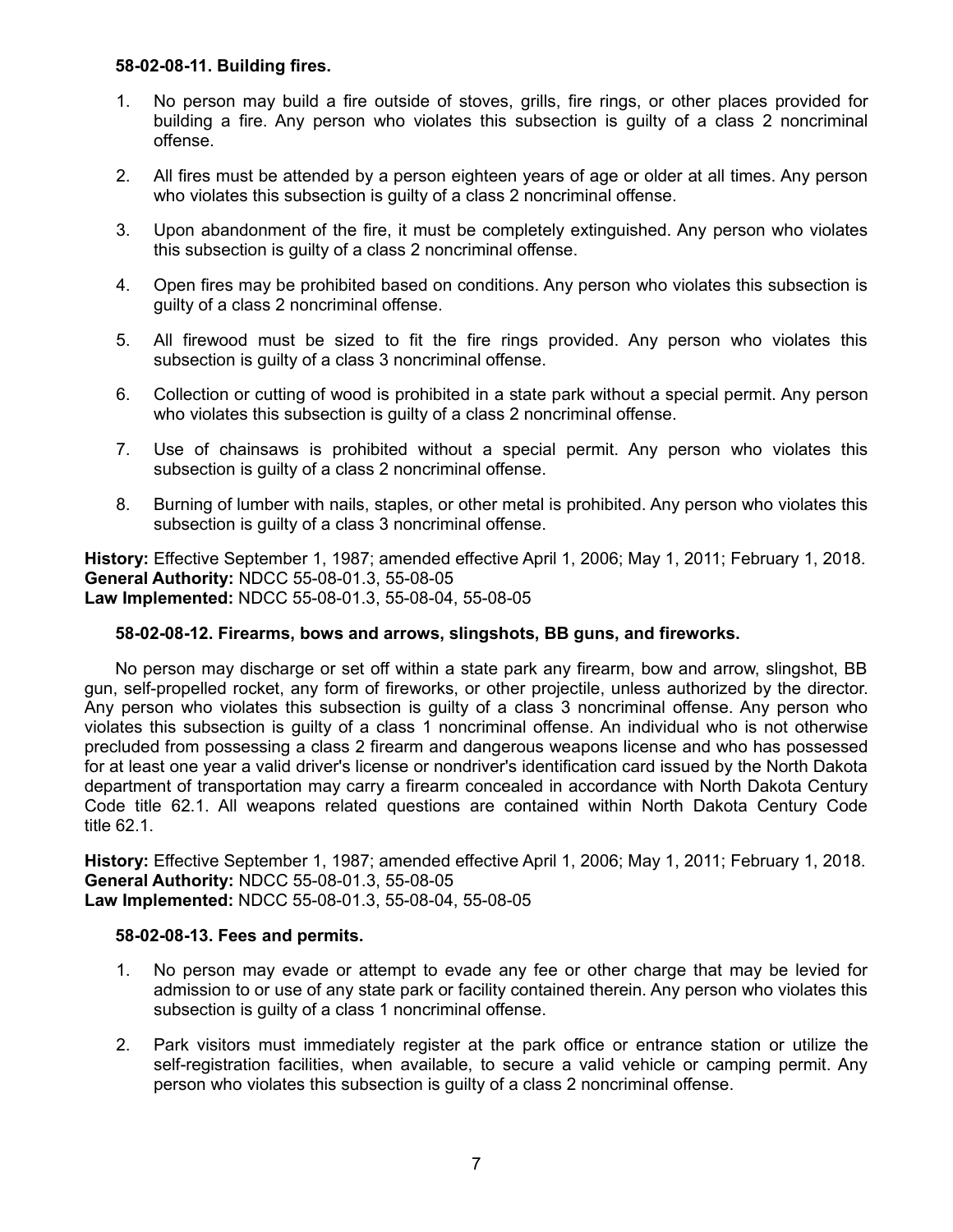- 3. While in the park, visitors must have their daily entrance permits or annual entrance permits prominently displayed in the lower left-hand corner of their vehicle or camping unit windshield unless otherwise instructed by park staff to be considered validly registered for admission. Any person who violates this subsection is guilty of a class 3 noncriminal offense.
- 4. Camping permits must be placed on the campsite marker specifically provided for that purpose. If no campsite marker is provided, the permit must be conspicuously displayed on the camping unit or on a vehicle parked on the campsite. Any person who violates this subsection is guilty of a class 3 noncriminal offense.
- 5. The annual entrance permit may only be used on vehicles registered to the owner of the permit as listed on the department's annual vehicle permit log. Any person who violates this subsection is guilty of a class 1 noncriminal offense.
- 6. Daily vehicle permits used for day use activity expire at ten p.m. on the day of purchase. Any person who violates this subsection is guilty of a class 3 noncriminal offense.

**History:** Effective September 1, 1987; amended effective July 1, 1992; April 1, 2006; May 1, 2011; February 1, 2018. **General Authority:** NDCC 55-08-01.3, 55-08-05 **Law Implemented:** NDCC 55-08-01.3, 55-08-04, 55-08-05, 55-08-06

### **58-02-08-14. Closed areas and closing hours.**

- 1. No person may enter or use a campsite or other area which is closed to public use. Any person who violates this subsection is guilty of a class 2 noncriminal offense.
- 2. No person may be admitted or allowed to remain in any state park after the designated closing hour except for the purpose of camping, dormitory, and cabin rentals, unless the person has written permission from the park manager. Any person who violates this subsection is guilty of a class 2 noncriminal offense.

**History:** Effective September 1, 1987; amended effective April 1, 2006; May 1, 2011. **General Authority:** NDCC 55-08-01.3, 55-08-05 **Law Implemented:** NDCC 55-08-01.3, 55-08-04, 55-08-05

## **58-02-08-15. Hunting and harassing wildlife.**

- 1. No person may hunt, trap, pursue, catch, or kill any wild bird or wild animal in a state park unless specifically allowed by the director or by proclamation. Any person who violates this subsection is guilty of a noncriminal offense.
- 2. When hunting is permitted in a state park, no person may hunt in areas closed to hunting. Any person who violates this subsection is guilty of a class 2 noncriminal offense.
- 3. Special restrictions may be set by the park manager for hunting within a state park. Any violation of those special restrictions may result in loss of hunting privileges or payment of the fine indicated, or both. Any person who violates this subsection is guilty of a class 2 noncriminal offense.

**History:** Effective September 1, 1987; amended effective May 1, 2011. **General Authority:** NDCC 55-08-01.3 **Law Implemented:** NDCC 55-08-01.3, 55-08-04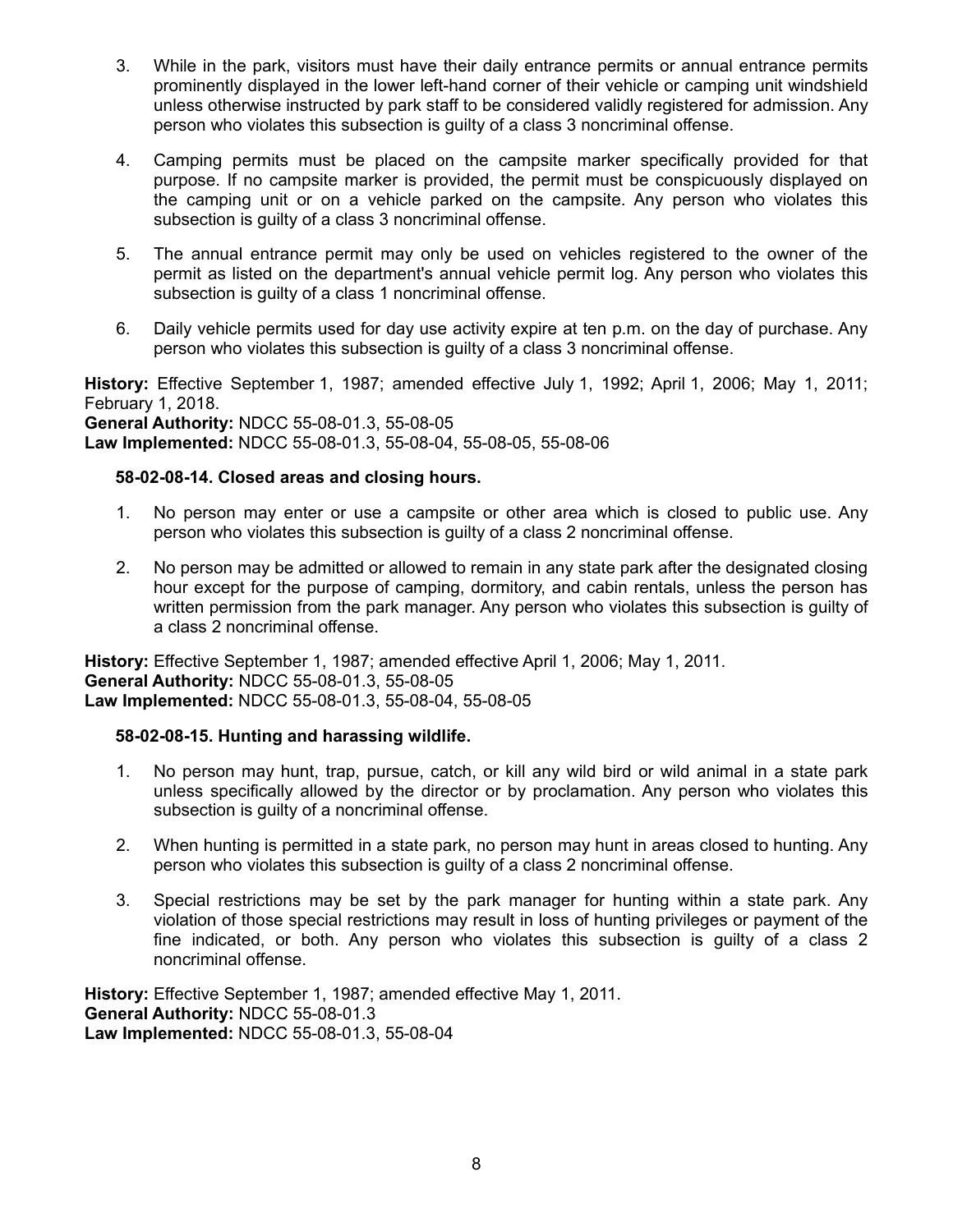#### **58-02-08-16. Metal detectors.**

No person may use any device for the purpose of locating or removing any metallic object or any other objects of value from a state park. Exceptions may be made by the director for approved archaeological surveys or law enforcement personnel. Use of a metal detector to find a lost item may be allowed under the direct supervision of park staff. Any person who violates this subsection is guilty of a class 1 noncriminal offense.

**History:** Effective September 1, 1987; amended effective April 1, 2006; May 1, 2011. **General Authority:** NDCC 55-08-01.3, 55-08-05 **Law Implemented:** NDCC 55-08-01.3, 55-08-04, 55-08-05

#### **58-02-08-16.1. Unmanned aircraft systems.**

The operation of any unmanned aircraft system for hobby, recreation, or commercial purposes within any lands owned, leased, or managed by the department is prohibited unless authorized by the director or deputy director. Any person who violates this subsection is guilty of a class 2 noncriminal offense.

**History:** Effective February 1, 2018. **General Authority:** NDCC 55-08-01.3, 55-08-05 **Law Implemented:** NDCC 55-08-01.3, 55-08-04, 55-08-05

#### **58-02-08-17. Advertising, special events, and authorized concession operations.**

- 1. No person may erect, post, or hand out any sign, notice, or literature, or solicit signatures for a petition unless prior authorization is obtained from the park manager. Any person who violates this subsection is guilty of a class 3 noncriminal offense.
- 2. No organization or group may hold any event that charges an admission or registration on lands owned or leased by the department without prior permission from the director. Any person who violates this subsection is guilty of a class 2 noncriminal offense.
- 3. No person, firm, or corporation may operate any concessions, business, enterprise, or sell personal property in a state park without prior permission from the director. Any person who violates this subsection is guilty of a class 1 noncriminal offense.

**History:** Effective September 1, 1987; amended effective May 1, 2011. **General Authority:** NDCC 55-08-01.3, 55-08-05 **Law Implemented:** NDCC 55-08-01.3, 55-08-04, 55-08-05

#### **58-02-08-18. Swimming areas, boat ramps, and marinas.**

Any person swimming in a state park swimming area or area under the control of or operated by the department shall do so at the person's own risk.

- 1. No person may swim at a state park, except within designated swimming areas. Any person who violates this subsection is guilty of a class 3 noncriminal offense.
- 2. It is unlawful in a state park designated swimming area:
	- a. To possess glass containers. Any person who violates this subsection is guilty of a class 3 noncriminal offense.
	- b. To use the beach or designated swimming area between one-half hour after sunset and seven a.m. Any person who violates this subsection is guilty of a class 2 noncriminal offense.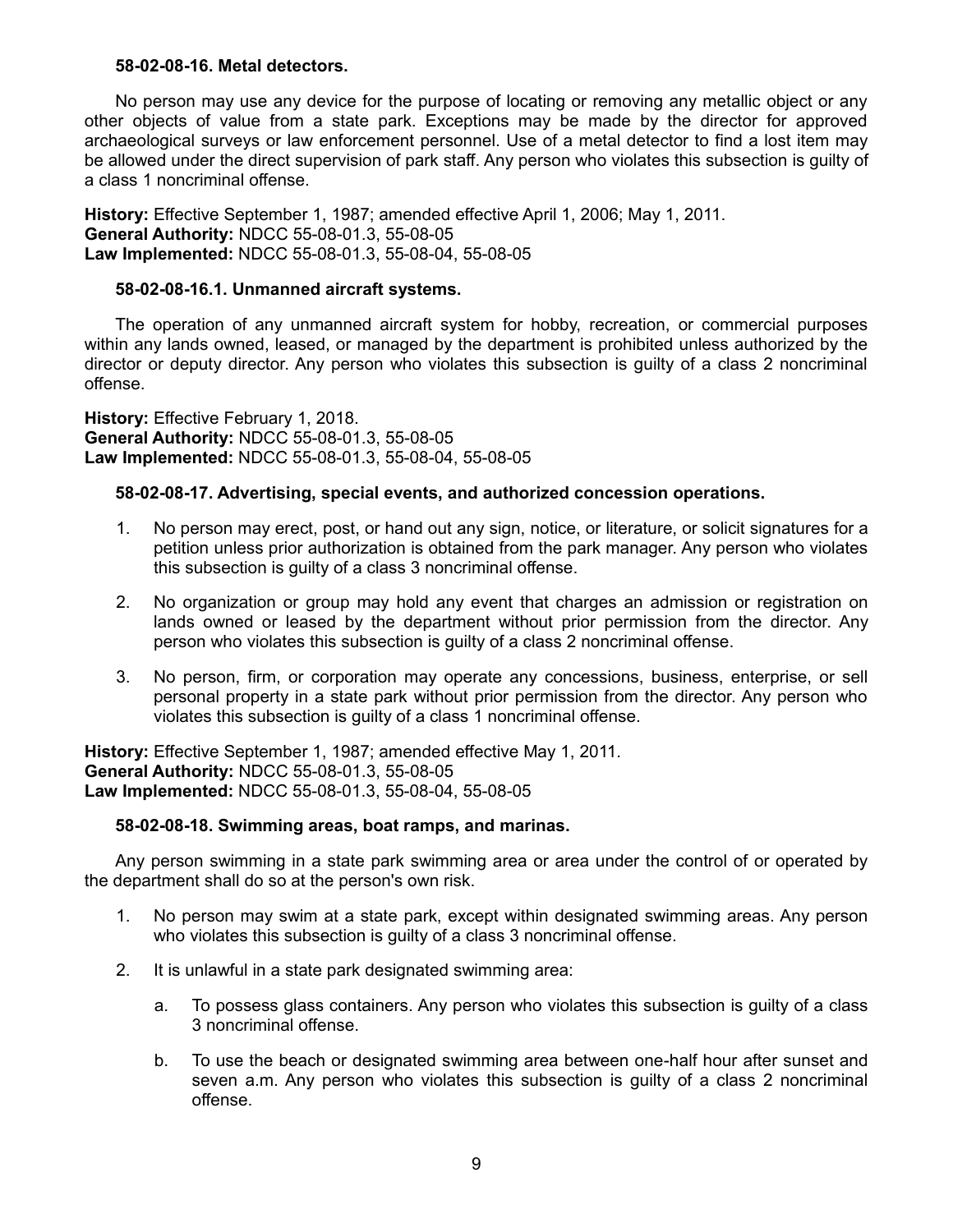- c. To enter with any boat, canoe, or raft. Any person who violates this subsection is guilty of a class 1 noncriminal offense.
- d. To fish. Any person who violates this subsection is guilty of a class 2 noncriminal offense.
- e. To engage in any hazardous activity which could cause injury to others. Any person who violates this subsection is guilty of a class 2 noncriminal offense.
- f. To use any soap, detergent, or shampoo. Any person who violates this subsection is guilty of a class 3 noncriminal offense.
- g. To change clothes except in structures that may be provided by the park for that purpose. Any person who violates this subsection is guilty of a class 3 noncriminal offense.
- 3. Swimming is not allowed in state parks by children under the age of twelve years, unless they are supervised by a person eighteen years of age or older. Any person who violates this subsection is guilty of a class 2 noncriminal offense.
- 4. No person may give or transmit a false signal or alarm of drowning. Any person who violates this subsection is guilty of a class 1 noncriminal offense.
- 5. Any person using any designated beach, designated swimming area, boat ramp, or marina shall obey all posted rules and instructions given by rangers or other state park employees. Any person who violates this subsection is guilty of a class 2 noncriminal offense.
- 6. All watercraft operating in state park marinas or near boat ramps must be restricted to idle speed. Any person who violates this subsection is guilty of a class 2 noncriminal offense.
- 7. No person may fish off courtesy docks located on boat launching ramps. Any person who violates this subsection is guilty of a class 3 noncriminal offense.
- 8. No person may park or leave any watercraft, unattended, on courtesy docks located on boat launching ramps unless retrieving or parking the towing vehicle. Any person who violates this subsection is guilty of a class 3 noncriminal offense.
- 9. Bicycles, skateboards, or any similar equipment are prohibited on courtesy docks. Any person who violates this subsection is guilty of a class 3 noncriminal offense.

**History:** Effective September 1, 1987; amended effective July 1, 1992; February 1, 1996; April 1, 2006; May 1, 2011; February 1, 2018. **General Authority:** NDCC 55-08-01.3 **Law Implemented:** NDCC 55-08-01.3, 55-08-04

#### **58-02-08-19. Operation of a snowmobile or off-highway vehicle within right of way of a road, street, or highway within a state park or on trails maintained by the director of parks and recreation which cross or run parallel to roads, streets, or highways.**

When a snowmobile or off-highway vehicle operated within a state park or on a trail maintained by the director of parks and recreation is making a direct crossing of a street or highway as allowed by North Dakota Century Code section 39-24-09 or 39-29-09 or is operated upon the roadway, shoulder, or inside bank or slope of any road, street, or highway under those emergency circumstances allowed by North Dakota Century Code chapter 39-24 or 39-29, or is otherwise operated within the right of way of any road, street, or highway, the rules and laws adopted or applied by the director of the department of transportation defining the operation of a vehicle in a negligent, reckless, or hazardous manner shall be applied to snowmobiles operating within the right of way of any such road, street, or highway. In all other cases, the rules and laws adopted or applied by the director of the department of transportation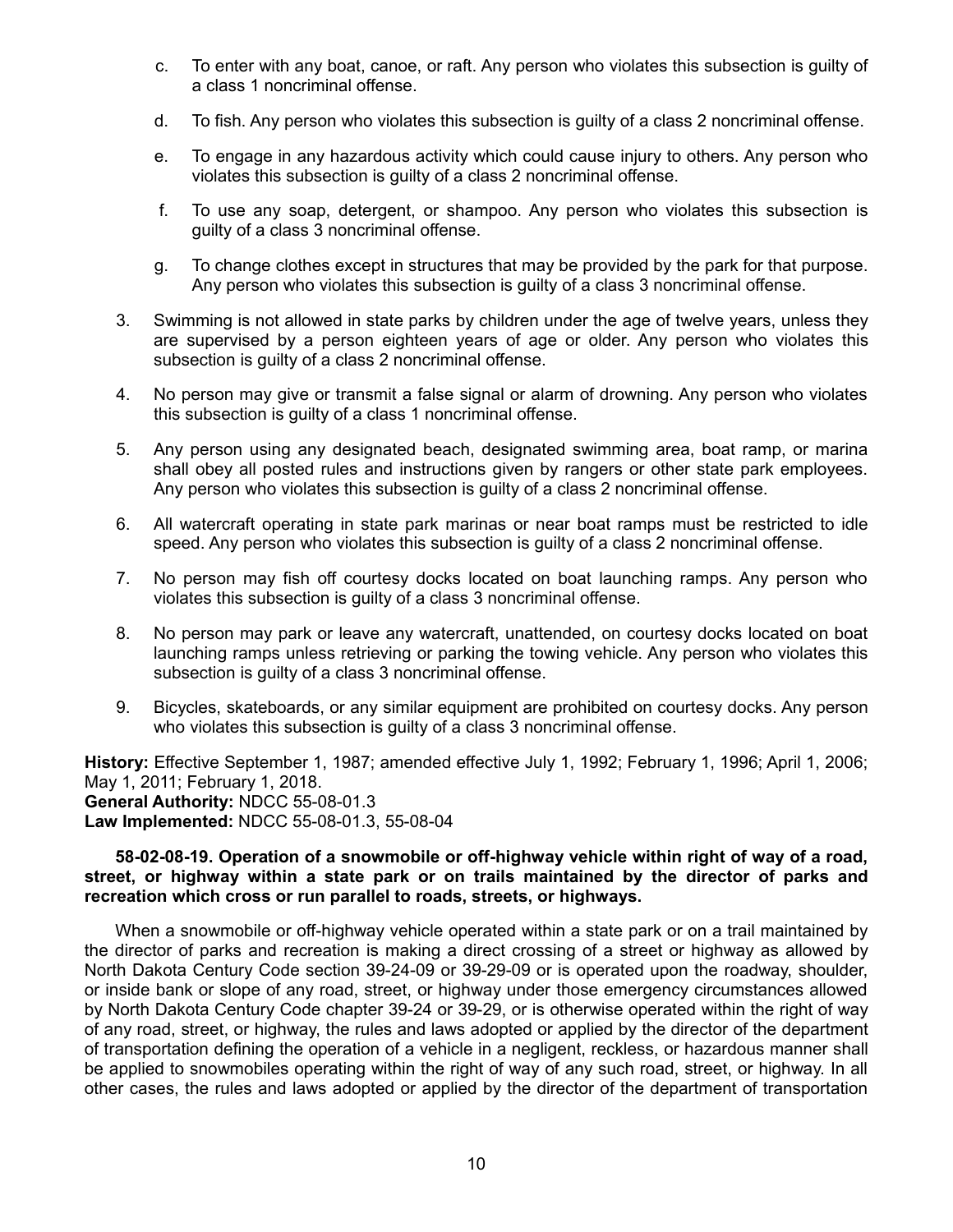defining the operation of a vehicle in a negligent, reckless, or hazardous manner shall be used as an aid to interpreting and applying these rules.

**History:** Effective February 1, 1998; amended effective April 1, 2006; May 1, 2011. **General Authority:** NDCC 28-32-01, 39-24-08(3), 39-29-08(3), 55-08-01.3 **Law Implemented:** NDCC 39-24-08(3), 39-29-08(3), 55-08-01.3

## **58-02-08-20. Snowmobile registration - Title certificate - General requirements.**

- 1. Except as hereinafter provided, no person may operate any snowmobile unless the snowmobile has been registered in accordance with the provisions of this chapter. Any snowmobile purchased after July 1, 1973, must be titled under the provisions of chapter 39-05 in order to be operated under the provisions of this section. A snowmobile purchased prior to July 1, 1973, may be titled under the provisions of chapter 39-05. Any person who violates this subsection is guilty of a class 2 noncriminal offense.
- 2. Any out-of-state or out-of-country snowmobile operated on public lands must have in possession an out-of-state public lands and trails access permit. Any person who violates this subsection is guilty of a class 2 noncriminal offense.

**History:** Effective February 1, 1998; amended effective April 1, 2006; May 1, 2011. **General Authority:** NDCC 28-32-01, 39-24-08(3), 55-08-01.3 **Law Implemented:** NDCC 39-24-02, 39-24-08(3), 55-08-01.3

## **58-02-08-21. Rules of operation of a snowmobile.**

It is unlawful for any person to drive or operate any snowmobile in the following ways which are declared to be unsafe and a public nuisance:

- 1. At a rate of speed greater than reasonable or proper under all the surrounding circumstances. Any person who violates this subsection is guilty of a class 3 noncriminal offense.
- 2. In a careless, reckless, or negligent manner so as to endanger the person or property of another or to cause injury or damage to such person or property. Any person who violates this subsection is guilty of a class B misdemeanor.
- 3. While under the influence of intoxicating liquor or a drug as defined in North Dakota Century Code section 39-24.1-01, or a combination thereof. Any person who violates this subsection is guilty of a noncriminal offense.
- 4. Without a lighted headlamp and tail lamp when required for safety. Any person who violates this subsection is guilty of a class 3 noncriminal offense.
- 5. In any tree nursery or planting in a manner which damages or destroys growing stock. Any person who violates this subsection is guilty of a class 3 noncriminal offense.
- 6. Without a manufacturer-installed or equivalent muffler in good working order and connected to the snowmobile exhaust system. Any person who violates this subsection is guilty of a class 3 noncriminal offense.
- 7. Upon any private land where the private land is posted by the owner or tenant prohibiting trespassing. The name of the person posting the land must appear on each sign in legible characters. The posted signs must be readable from the outside of the land and must be placed conspicuously at a distance of not more than eight hundred eighty yards [804.68 meters] apart, provided further that as to land entirely enclosed by a fence or other enclosure, posting of signs at or on all gates through the fence or enclosure constitutes a posting of all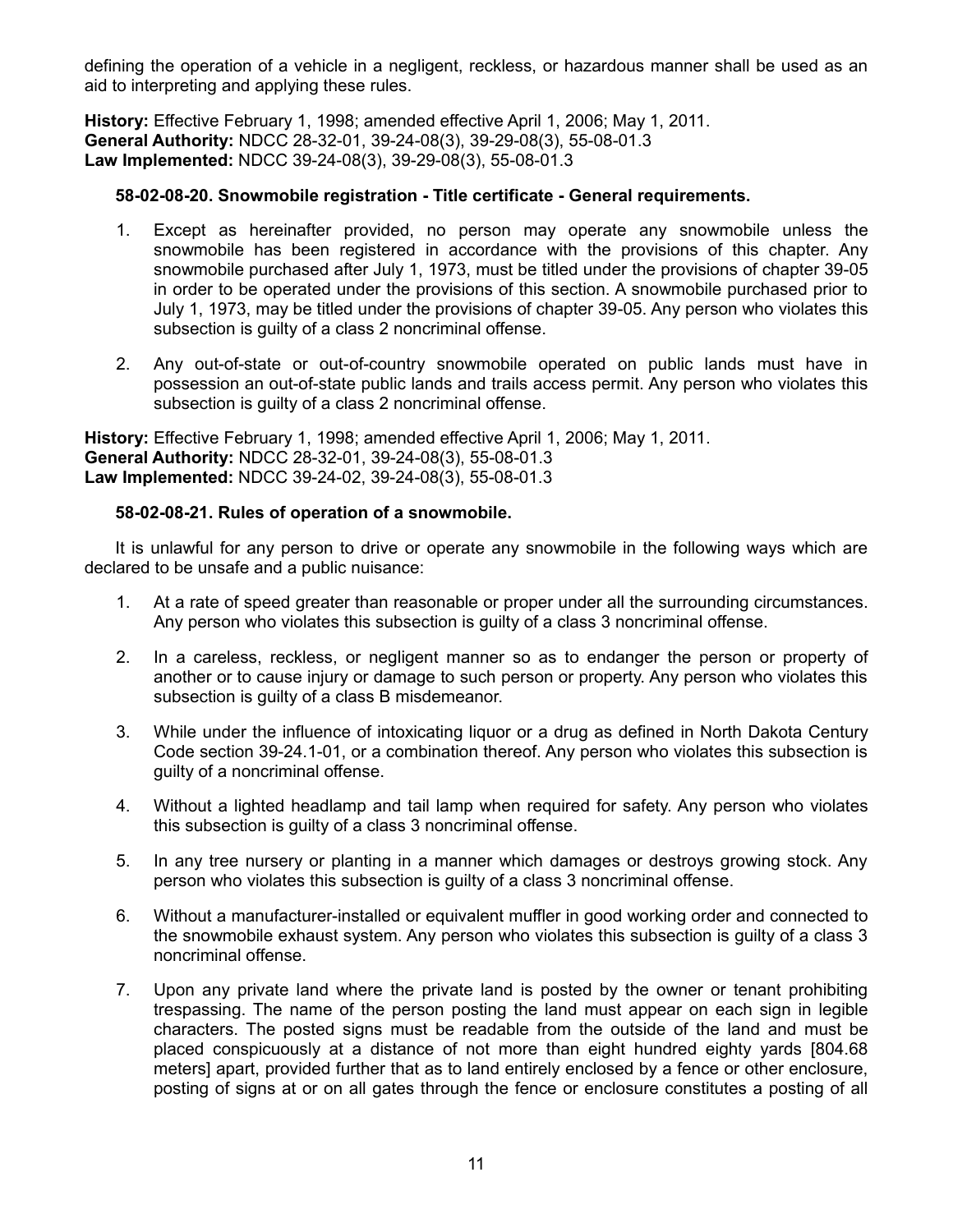the enclosed lands. Any person who violates this subsection is guilty of a class B misdemeanor.

**History:** Effective February 1, 1998; amended effective April 1, 2006; May 1, 2011. **General Authority:** NDCC 28-32-01, 39-24-08(3), 55-08-01.3 **Law Implemented:** NDCC 39-24-08(3), 55-08-01.3

#### **58-02-08-22. License or permit requirement for operation of a snowmobile.**

It is unlawful for any person to operate a snowmobile pursuant to North Dakota Century Code chapter 39-24 without having in possession a valid driver's license, except as provided by North Dakota Century Code section 39-24-09.1. Any person who violates this subsection is guilty of a class 3 noncriminal offense.

**History:** Effective February 1, 1998; amended effective April 1, 2006; May 1, 2011. **General Authority:** NDCC 28-32-01, 39-24-08(3), 55-08-01.3 **Law Implemented:** NDCC 39-24-08(3), 55-08-01.3

#### **58-02-08-23. Towing or pulling with a snowmobile.**

No snowmobile may be operated at any time within the right of way of any highway within this state while towing a sled, skid, or other vehicle, unless the sled, skid, or other vehicle is connected to the snowmobile by a hinged swivel and secure hitch. Any person who violates this subsection is guilty of a class 3 noncriminal offense.

**History:** Effective February 1, 1998; amended effective April 1, 2006; May 1, 2011. **General Authority:** NDCC 28-32-01, 39-24-08(3), 55-08-01.3 **Law Implemented:** NDCC 39-24-08(3), 55-08-01.3

#### **58-02-08-24. Helmet requirements on a snowmobile.**

No person under the age of eighteen years may operate, ride, or otherwise be propelled on a snowmobile unless the person wears a safety helmet meeting United States department of transportation standards. Any person who violates this section is guilty of a class 3 noncriminal offense.

**History:** Effective May 1, 2011. **General Authority:** NDCC 28-32-01, 39-24-08(3), 55-08-01.3 **Law Implemented:** NDCC 39-24-08(3), 55-08-01.3

#### **58-02-08-25. Liability insurance requirements when operating a snowmobile.**

A person may not operate a snowmobile, and an owner of a snowmobile may not knowingly permit the snowmobile to be operated, upon any property maintained, leased, or owned by the state parks and recreation department to which the public has a right of access for snowmobile or other vehicular use, without a policy of liability insurance which insures the person named, and any person using the snowmobile with the express or implied permission of the person named, against loss from the liability imposed by law for damages arising out of the ownership, maintenance, or use of the snowmobile within this state, subject to the following limits, exclusive of interest and costs, with respect to each snowmobile: twenty-five thousand dollars because of bodily injury to or death of one person in any one accident and, subject to the limit for one person, fifty thousand dollars because of bodily injury to or death of two or more persons in any one accident, and twenty-five thousand dollars because of injury to or destruction of property of others in any one accident. Upon request of a law enforcement officer, a person operating a snowmobile shall provide proof of liability insurance to that officer within twenty days. Any person who violates this section is guilty of a class 1 noncriminal offense.

**History:** Effective May 1, 2011. **General Authority:** NDCC 28-32-01, 39-24-08(3), 55-08-01.3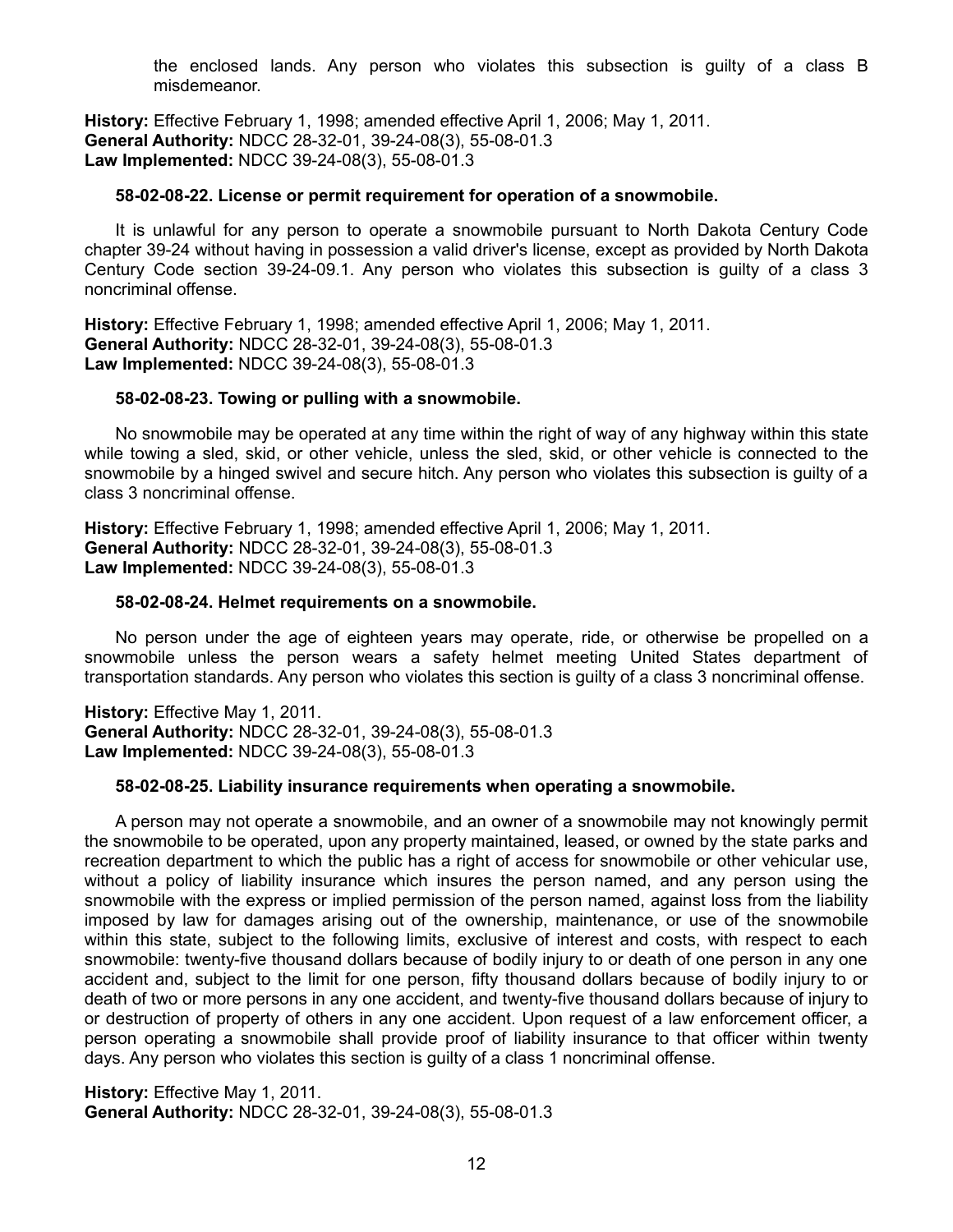**Law Implemented:** NDCC 39-24-08(3), 55-08-01.3

### **58-02-08-26. Age requirements for snowmobile operation.**

An individual ten years of age and over may not operate a snowmobile unless the individual is in possession of a valid driver's license, operates the snowmobile on private land, or the individual has completed a snowmobile safety training course as prescribed by the director of the parks and recreation department pursuant to North Dakota Century Code chapter 28-32 and has received the appropriate snowmobile safety certificate issued by the director of the parks and recreation department. In addition, an individual aged ten or eleven must be in the presence of a parent or guardian pursuant to North Dakota Century Code chapter 30.1-27. The failure of an operator to exhibit a snowmobile safety certificate upon demand to any official authorized to enforce this chapter is presumptive evidence that the individual is not the holder of the certificate. Any person who violates this section is guilty of a class 3 noncriminal offense.

**History:** Effective May 1, 2011; amended effective February 1, 2018. **General Authority:** NDCC 28-32-01, 39-24-08(3), 55-08-01.3 **Law Implemented:** NDCC 39-24-08(3), 55-08-01.3

### **58-02-08-27. Off-highway vehicle registration.**

Except as provided in this chapter, an individual may not operate an off-highway vehicle unless it has been registered under North Dakota Century Code section 39-29-02. Any person who violates this section is guilty of a class 2 noncriminal offense.

**History:** Effective May 1, 2011. **General Authority:** NDCC 28-32-01, 39-29-08(3), 55-08-01.3 **Law Implemented:** NDCC 39-29-08(3), 39-29-02, 55-08-01.3

### **58-02-08-28. Rules of operation of an off-highway vehicle.**

An individual may not operate an off-highway vehicle in the following ways, which are declared to be unsafe and a public nuisance:

- 1. At a rate of speed greater than reasonable or proper under all the surrounding circumstances. Any person who violates this subsection is guilty of a class 3 noncriminal offense.
- 2. In a careless, reckless, or negligent manner so as to endanger the person or property of another or to cause injury or damage to another person or the property of another person. Any person who violates this subsection is guilty of a class B misdemeanor.
- 3. While under the influence of intoxicating liquor or a controlled substance. Any person who violates this subsection is guilty of a class B misdemeanor.
- 4. Without a lighted headlamp and tail lamp except when used by an off-highway vehicle instructor during a certified off-highway vehicle safety training course. Any person who violates this subsection is guilty of a class 3 noncriminal offense.
- 5. In any tree nursery or planting in a manner that damages growing stock. Any person who violates this subsection is guilty of a class 3 noncriminal offense.
- 6. Without a manufacturer-installed or equivalent muffler in good working order and connected to the off-highway vehicle's exhaust system. Any person who violates this subsection is guilty of a class 3 noncriminal offense.
- 7. On any private land where the private land is posted prohibiting trespassing. The name and address of the person posting the land and the date of posting must appear on each sign in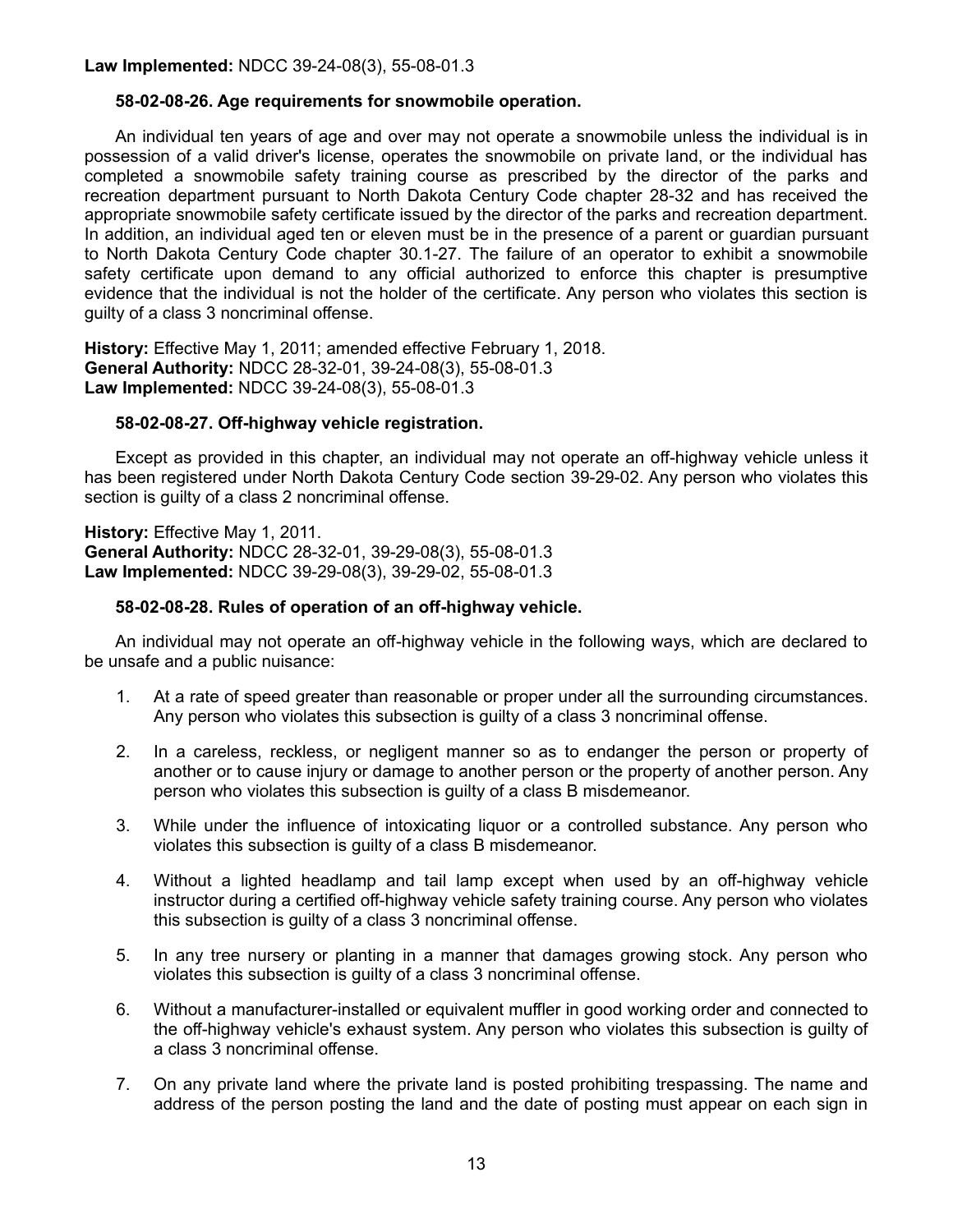legible characters. The posted signs must be readable from outside the land and be placed conspicuously at a distance of not more than eight hundred eighty yards [804.68 meters] apart. Land entirely enclosed by a fence or other enclosure is sufficiently posted by posting of these signs at or on all gates through the fence or enclosure. Any person who violates this subsection is guilty of a class B misdemeanor.

**History:** Effective May 1, 2011. **General Authority:** NDCC 28-32-01, 39-29-08(3), 55-08-01.3 **Law Implemented:** NDCC 39-29-08(3), 55-08-01.3

### **58-02-08-29. License or permit requirement for operation of an off-highway vehicle.**

Except as provided in North Dakota Century Code section 39-29-10, an individual may not operate an off-highway vehicle without having in possession a valid driver's license or permit. Any person who violates this section is guilty of a class 3 noncriminal offense.

**History:** Effective May 1, 2011. **General Authority:** NDCC 28-32-01, 39-29-08(3), 55-08-01.3 **Law Implemented:** NDCC 39-29-08(3), 55-08-01.3

#### **58-02-08-30. Helmet requirements on an off-highway vehicle.**

An individual under the age of eighteen years may not operate, ride, or otherwise be propelled on an off-highway vehicle unless the person wears a safety helmet meeting United States department of transportation standards. Any person who violates this section is guilty of a class 3 noncriminal offense.

**History:** Effective May 1, 2011. **General Authority:** NDCC 28-32-01, 39-29-08(3), 55-08-01.3 **Law Implemented:** NDCC 39-29-08(3), 55-08-01.3

#### **58-02-08-31. Liability insurance requirements for operation of an off-highway vehicle.**

A person may not drive, or the owner may not cause or knowingly permit to be driven, a motor vehicle in this state without a valid policy of liability insurance in effect in order to respond in damages for liability arising out of the ownership, maintenance, or use of that motor vehicle in the amount required by North Dakota Century Code chapter 39-16.1. Any person who violates this section is guilty of a noncriminal offense and shall pay a one hundred fifty dollar fee.

**History:** Effective May 1, 2011. **General Authority:** NDCC 28-32-01, 39-29-08(3), 55-08-01.3 **Law Implemented:** NDCC 39-08-20, 39-29-08(3), 55-08-01.3

## **58-02-08-32. Age requirements for operation of an off-highway vehicle.**

Except as otherwise provided in this section, an individual under sixteen years of age who is not in possession of a valid operator's license or permit to operate an off-highway vehicle may not operate an off-highway vehicle, except upon the lands of the individual's parent or guardian or as a participant in an organized sporting event that involves the use of off-highway vehicles. An individual at least twelve years of age may operate an off-highway vehicle if the individual has completed an off-highway vehicle safety training course prescribed by the director of the parks and recreation department and has received the appropriate off-highway vehicle safety certificate issued by the director of the department of transportation. The failure of an operator to exhibit an off-highway vehicle safety certificate on demand to any official authorized to enforce this chapter is presumptive evidence that that person does not hold a certificate. Fees collected from each individual receiving certification must be deposited in the off-highway vehicle trail tax fund for off-highway vehicle safety education and training programs. Any person who violates this section is guilty of a class 3 noncriminal offense.